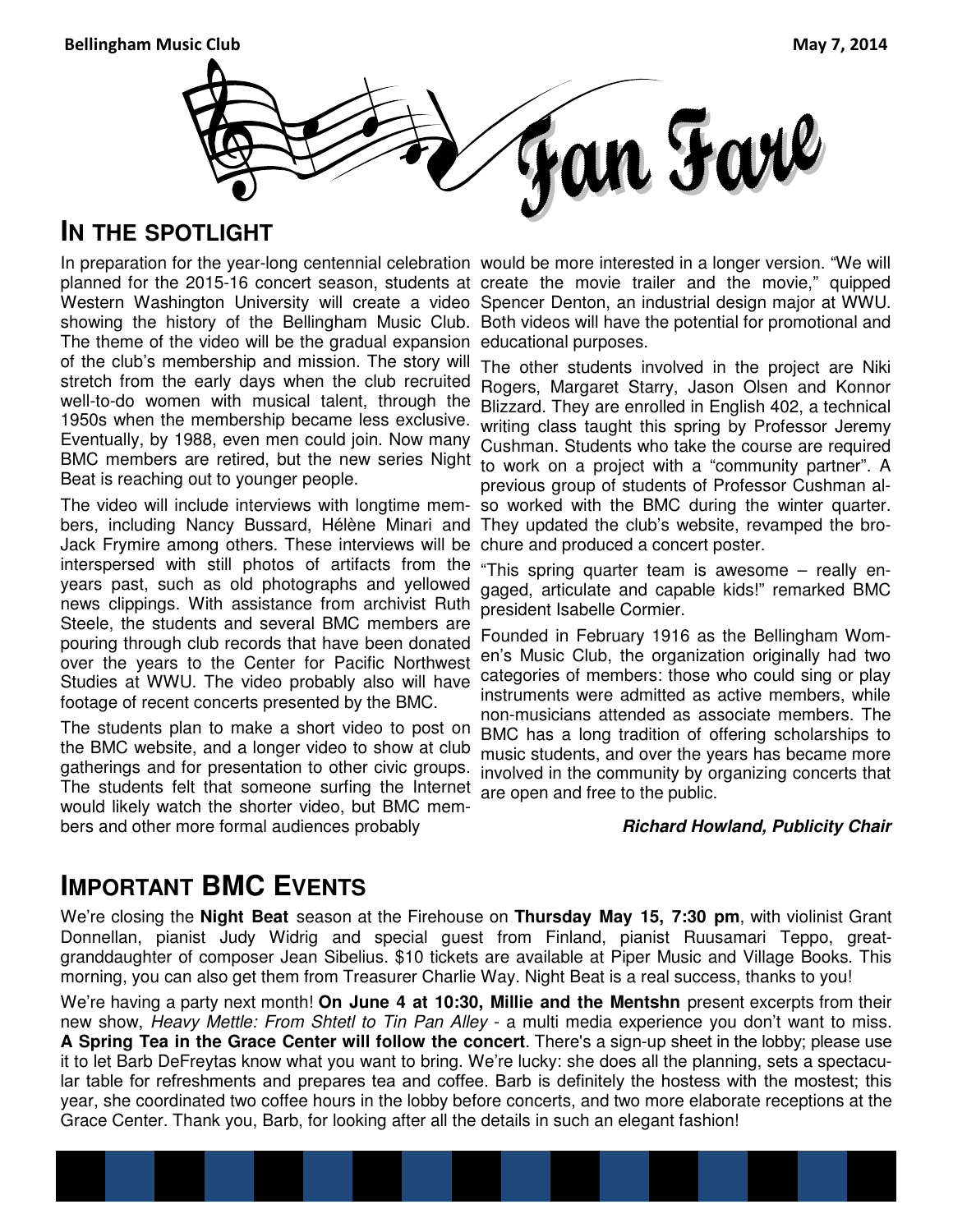

## Board notes

 **Congratulations** to elected officers for the 2014-2015 term. New to the Board are Mary Jo Lewis and Kay Carr, who both attended the April board meeting.

Members of the Program Committee are busy nailing the last details down for **our 2014-2015 season.** 

**We will miss Bill Dubois**, a former airline pilot and resident of The Willows, who had a great zest for life, and **Shirley Greenstreet** who passed on after a long illness; our thoughts and prayers are with our friend Vernon.

## Centennial

**Our fundraising efforts are now at 72%.** We are close to reaching our \$10,000 goal! Some donors have been very generous, but what counts now is that everybody contributes what they can offer. Your \$10, \$25 or \$50 will hopefully allow us to reach our objective by the end of this season and give you the chance to put your autograph on our Centennial Calendar. As you may know, this will help fund our main launch event, an all-star gala concert where over a dozen award winners will return to Bellingham on June 21, 2015. Let's get it done now; we don't want to bother you over the summer

## **Coming Events**

**Tickets go on sale May 7 for the Orcas Island Chamber Music Festival!** Online ticket sales will open at 9 pm on May 7. Go to www.oicmf.org and click on "Buy Now!". Reservations can also be made by calling the Box Office Wednesdays through Fridays from noon to 4 pm at 360-376-2281.

**One to follow: violinist Erika Burns,** who dazzled the crowd as the first prize winner of the WWU Virginia Glover Awards, gives her senior recital on Sunday, May 11 at 4 pm in the PAC Concert Hall. FREE.

**The WWU Music Library** annual sale is on **Thursday, May 22, 10am-3pm in the PAC lobby.** Come and find that rare book, score or recording; you won't believe the prices! Head Librarian Marian Ritter could also use a few volunteers for paperwork; no lifting, lunch provided. Please contact her at 650-3696 if you can help.

**There will be a fund-raiser for Oso mudslide victims on Saturday, May 24th, at Bellewood Acres,** 6140 Guide Meridian. BMC member and keyboardist **Lou Lippman** will be playing for a good cause! No admission charge, but donations to Red Cross requested. Details are still coming together, but the schedule should be: 11:00am - 12:15pm: Travelin' Light play standards from 30s and 40s; non-rock from 50s.

12:30pm - 2:15pm: Clearbrook Dixie Band presents rather eclectic material, including some novelty tunes. 2:30pm - 4:00pm: Halleck Street Ramblers play Dixieland, representing New Orleans original jazz.

If weather is decent, the music will be outdoors, with cover. Otherwise, indoors. Place to sit; room for dancing; prepared food as well as delicious drinks! Nothing beats a day at the farm!

**Pianist Michael Refven**, a WWU alumnus, is returning to give his second benefit recital for the Bellingham Festival of Music on **Saturday, May 31, at 7:30 PM** at Christ the Servant Lutheran Church, 2600 Lakeway Drive, in Bellingham. The program will include works by Beethoven, List, Copland and Adams. Michael recently received his MMus degree from the Manhattan School of Music. Suggested donation: \$15. For more information, please contact Charli Daniels at 752-0767.

**A.L.L. course: Humor vs. Fun in Music.** Laughing is good for your health. Have you ever noticed others smiling or even laughing out loud at a concert and not having any idea what was making them laugh? **Clyde Hiss** presents a three-hour class that will help participants get in on the joke. This course will investigate the difference between humor and fun in music. Dr. Hiss will teach by having participants listen to a wide variety of music, from classical to contemporary and everything in between. Come join us for fun (and humor) on **Tuesday, June 10, from 10 am to 1 pm at the Bellingham Cruise Terminal**. Cost is \$18/members - \$23/non-members. To register (deadline is June 3), please call (360) 650-4970 or visit www.wwu.edu/ee/all/

## Complimentary Tickets - Did you fill your entry stub?



Greetings to opera lovers from the PFC and deepest apologies to those who came out to the screening of Nabucco last month, which unfortunately had to be cancelled at the last minute due to distribution issues. All the wrinkles have been ironed out and Verdi's Nabucco, starring Plácido Domingo, will be screened on Thursday, May 15 at 7:00 pm at the **Limelight Cinema**. \$16 Members/\$20 Non-Members.

**Find out everything about the BMC on our website www.bellinghammusicclub.org Contributions or corrections? Contact the Newsletter Editor: Barbara Hudson at barbi0101@yahoo.com**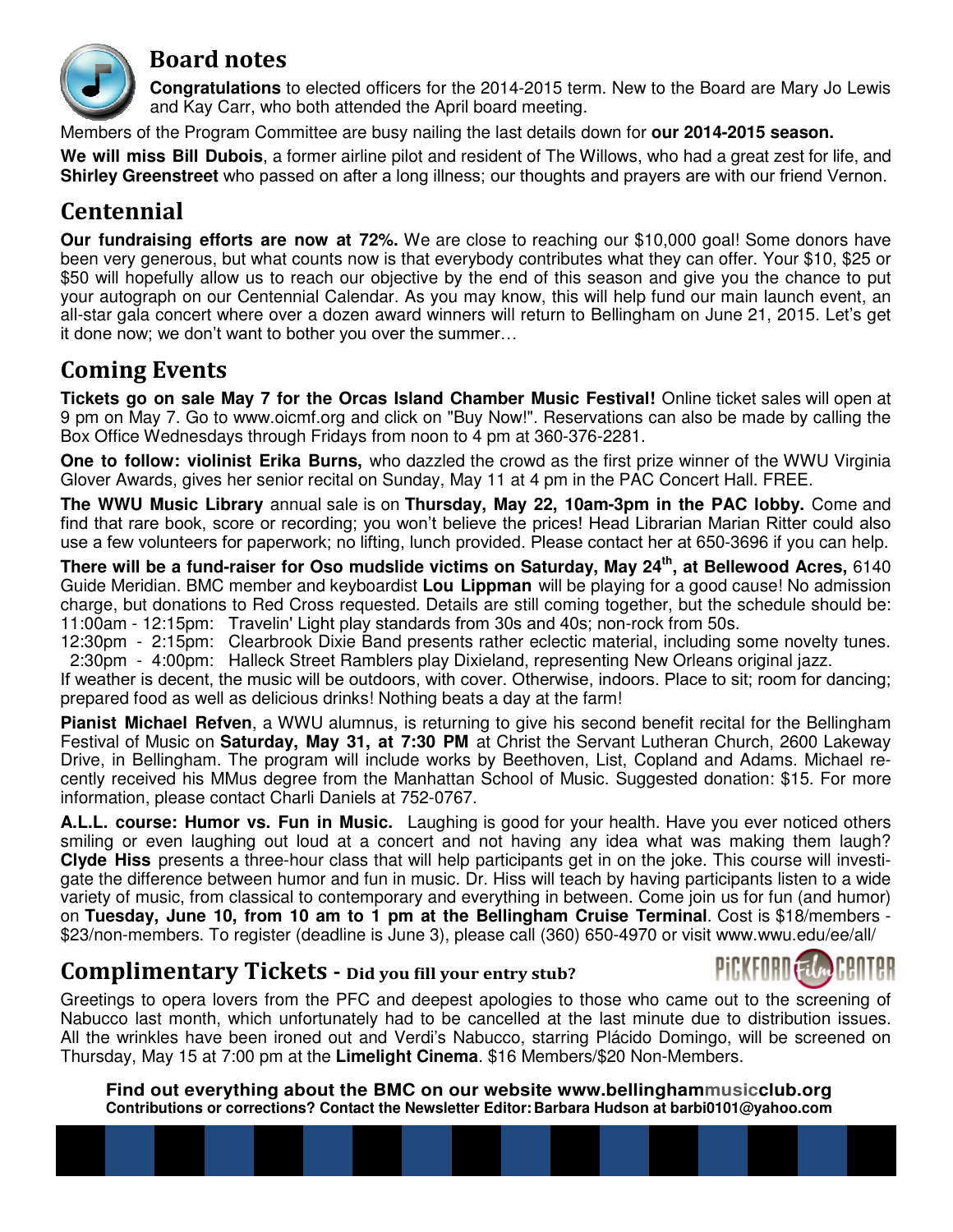## Clyde Hiss presents **Loud Red Bees**



## **Program**

| Music for the Royal Fireworks<br>Overture<br>La Réjouissance                                                                                            |                                               | G. F. Handel<br>$(1685 - 1759)$<br>arr. Chris Weait     |
|---------------------------------------------------------------------------------------------------------------------------------------------------------|-----------------------------------------------|---------------------------------------------------------|
| Sonata for oboe and continuo<br>1. Adagio<br>2. Allegro                                                                                                 |                                               | F. Geminiani<br>$(1687 - 1762)$                         |
| Lacey Jones, oboe, & Chris Kelley, tuba                                                                                                                 |                                               |                                                         |
| Sonata for Oboe and Piano<br>Andantino<br>Ad libitum- Allegretto                                                                                        |                                               | C. Saint-Saëns<br>$(1835 - 1921)$                       |
|                                                                                                                                                         | Myriaha Maxwell, oboe, & Lisa Nakahara, piano |                                                         |
| Divertimento No. 1<br>1. Allegro<br>2. Menuet & Trio                                                                                                    |                                               | W.A. Mozart<br>$(1756-1791)$                            |
| Adam Billings, Alex Mumford, oboes; Alex Harris, bassoon                                                                                                |                                               |                                                         |
| Mystery Duo                                                                                                                                             | <b>Samara and Reed Braden-Lebitz</b>          | more mystery!                                           |
| Suite for Oboe and Bassoon<br>1. Allegretto<br>7. Fantasy: tone of Re<br>9. Adagio<br>10. Dance                                                         |                                               | Alan Hovhaness<br>$(1911 - 2000)$                       |
| Mill Songs "Four Metamorphoses after Schubert"<br>I. Wandering "Das Wandern"<br>II. The Inquisitive Man "Der Neugierige"<br>III. The Hunter "Der Jäger" |                                               | Dan Welcher<br>(b. 1948)                                |
|                                                                                                                                                         | Jennifer Weeks, oboe, & Pat Nelson, bassoon   |                                                         |
| Hungarian Dance #3 arr. David Bussick                                                                                                                   |                                               | <b>Johannes Brahms</b><br>$(1833 - 1897)$               |
| from "Il Trovatore":<br><b>Anvil Chorus</b><br>"Stride la vampa"                                                                                        |                                               | Giuseppe Verdi<br>$(1813 - 1901)$<br>arr. David Bussick |

## **Bellingham Music Club — Wednesday, May 7, 2014**